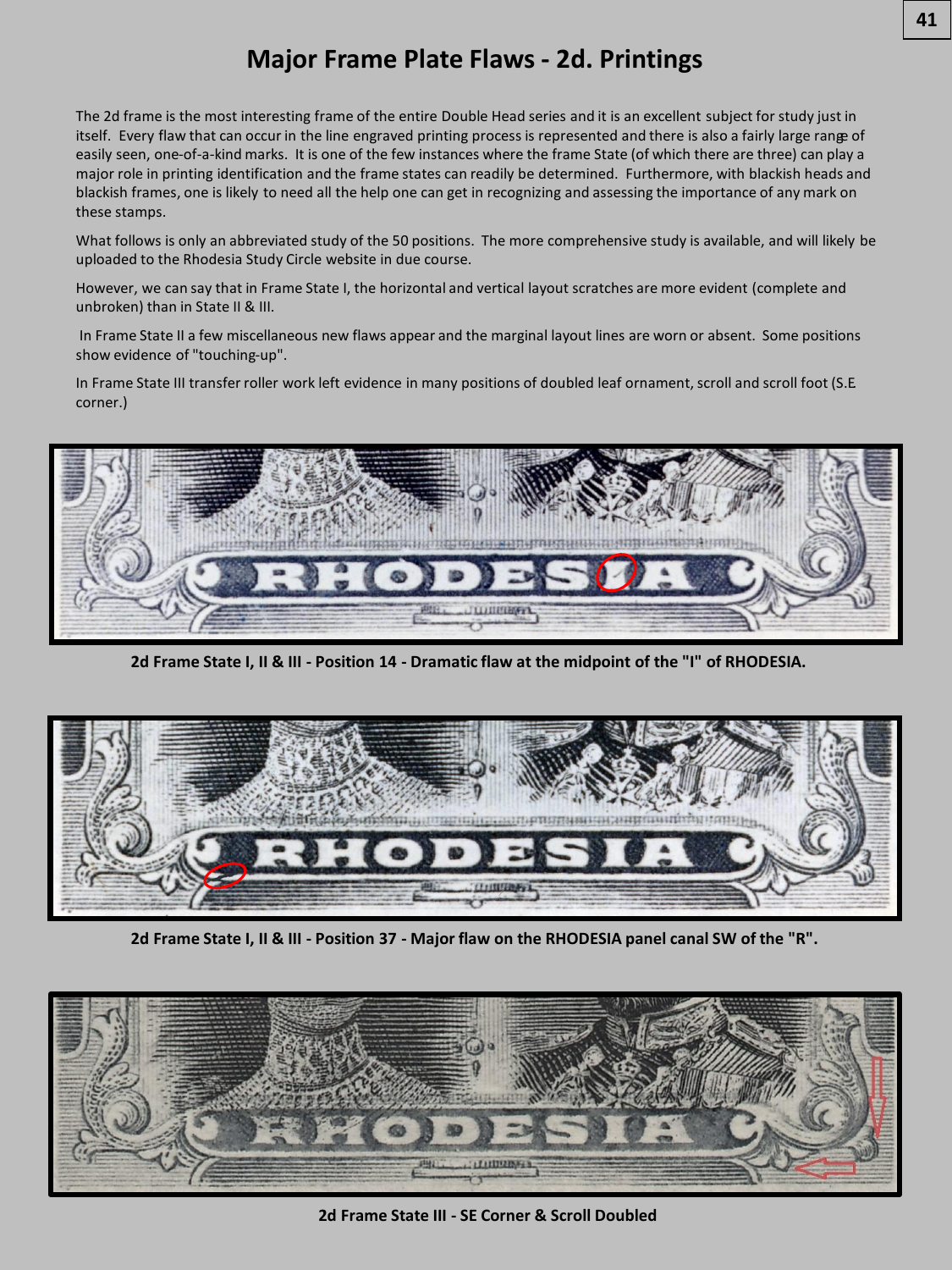# **Major Frame-plate Flaws - 2d. Flaws 139**

### **Position 1**



Marks at about 4:00 and at top of oblique stroke of "R" of RHODESIA.

**States 1 & 2**



Strong NW flaw at 12:00 around hole on "D" on WVC.

**Position 2**

**States 2 & 3**

**Position 6**



**Position 3**

**State 2**

**Position 7**

Two dots 0.1mm into N margin over about 1:00 on WVC.

### **Position 4**



NW mark from N frame line into N margin from about 1:00 on EVC.

**States 1-3**

**Position 8**



flaws near midpoint of 2nd "I" of BRITISH.

**States 1 & Early 2**

**Position 9**



3mm scratch 0.5mm into E margin opposite upper part of E panel.

**States 2 & 3**

**Position 10**

**States 1 & 2**



Dot just below 3:00 between circles on WVC.

**States 1-3**

**Position 11**



Dot 0.05mm into W margin 10-11 below NW corner.

**States 1 & 2**



NE dash at intersection of the arcs on "B" of BRITISH.

**States 1 & 2**

**Position 16**

**State 1 Only**





Dot directly below bottom of S leaf of SW scroll foot.



Dot at 3:00 on "D" on

EVC.

NW dash across bottom of 1st "I" of BRITISH.





**States 1 & 2**





444444

**States 1 & 2**

**Position 13**



SOUTH.

Flaw 0.5mm into N margin over "H" of



between lines

**Position 15**



0.5mm W of frame opposite 9th line S of gap S of W panel.



0.3mm W of W scroll between 5th and 6th lines over leaf.

**States 1-3**

**States 1-3**



**States 1-3**

### **Position 17**

**States 1-3**



**TERRITORY** 

Dot touching W end of 2nd and 3rd lines below gap S of W panel.



**Position 18**

Horizontal flaw at top of horizontal stroke of "B" of BRITISH.





Dramatic flaw at midpoint of "I" of RHODESIA.

**States 1-3**

Œ



Large dot

**States 1-3**

**Position 19**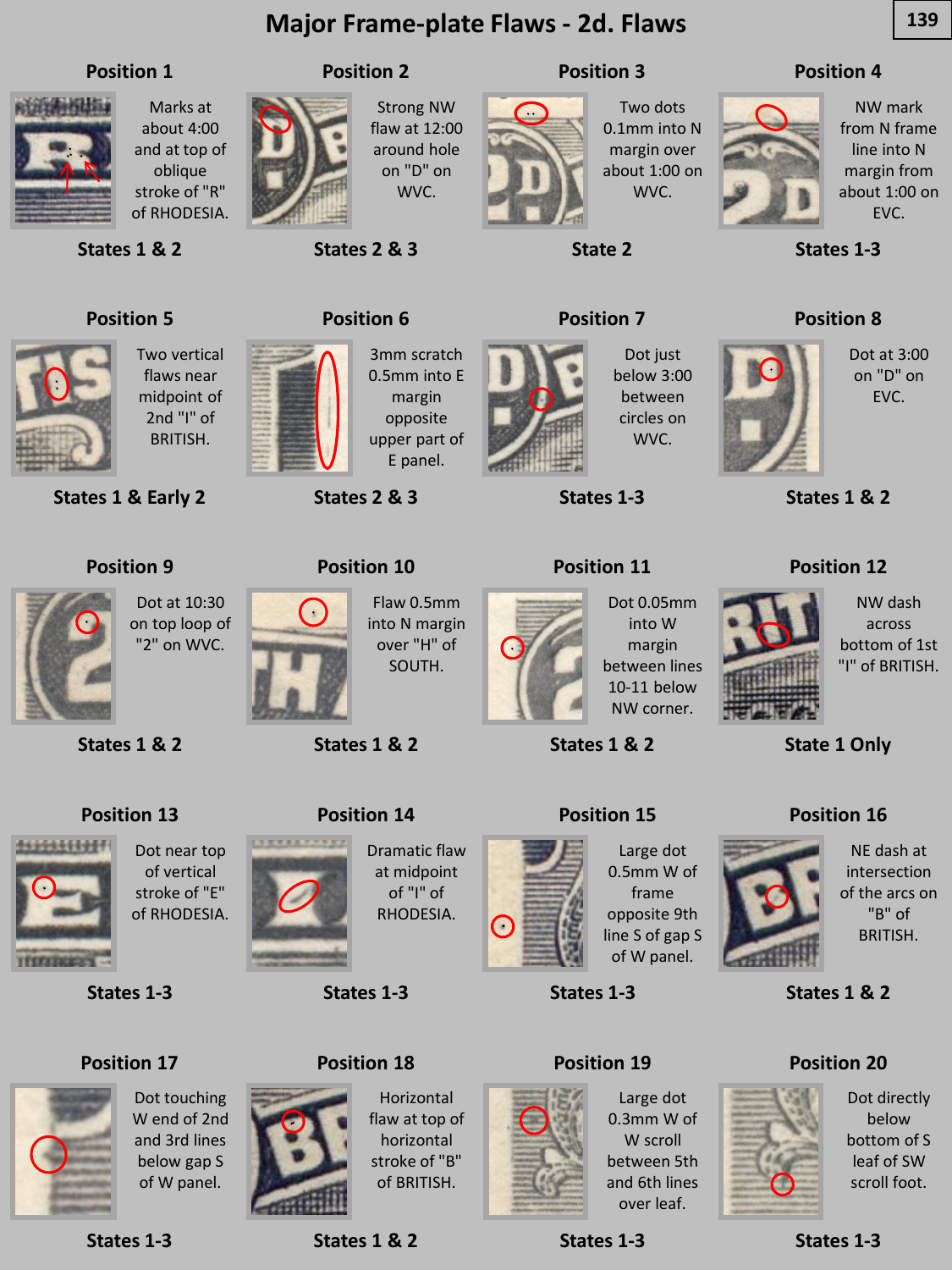# **Major Frame-plate Flaws - 2d. Flaws 140**

### **Position 21**



Horizontal dash 0.6mm into N margin over "U" of SOUTH.

8th to 17th lines N of bottom of W panel extend E in canal W of W panel.

**States 1-3**

**Position 22**

**Position 26**

### **Position 23**



flaw filling BSAC panel canal S of "P" of COMPANY.

### **Position 24**



String of dots with another above, in W margin opposite 9:30 on WVC.

Large diagonal flaw on canal N of W leaf ornament.

**States 1-3**

**Position 28**

# **Position 25**

**States 1-3**



dashes in E margin opposite 2:30 on EVC.

Two NW

**States 1-3**

**States 1 Only**

**Position 33**



Distinct flaw at 5:30 between Circles of EVC.

**States 1-3**



SW flaw on RHODESIA panel canal below "D".

**States 1-3**

**Position 27**

**State 1-3**

### **Position 31**



**States 1 & 2**



Two dots near the top of vertical stroke of "D" of RHODESIA.

**States 1 & 2**

### **Position 40**



Dot 0.05mm into W margin just SW of gap S of W panel.

**States 1-3**



Small dot near bottom of "I" of RHODESIA.

**Position 30**

Flaw at 3:30 on outer edge of "D" on EVC.

**States 1-3**



Horizontal dash inside mouth of gap S of W panel.



### **Position 39**



dash near midpoint of oblique stroke of "2" on WVC.

**States 1 & 2**

Large flaw on S frame line between "IA" of RHODESIA.

**States 1 & 2**

**Position 36**





from outer

**States 1 & 2**



Horizontal

Dot at 1:00 around hole on "D" of RHODESIA.



**States 1 & 2**

**Position 38**

**States 1 & 2**





circle of EVC at 12:30.



RHODESIA panel canal SW of "R".



**States 1-3**



vertical stroke of "R" of BRITISH.

,,,,,,,,,,,

**Position 34**

Dot at 12:30 between circles on WVC and three more in



**Position 35**

Very fine

WSW scratch





**Position 32**

**States 1 & 2**